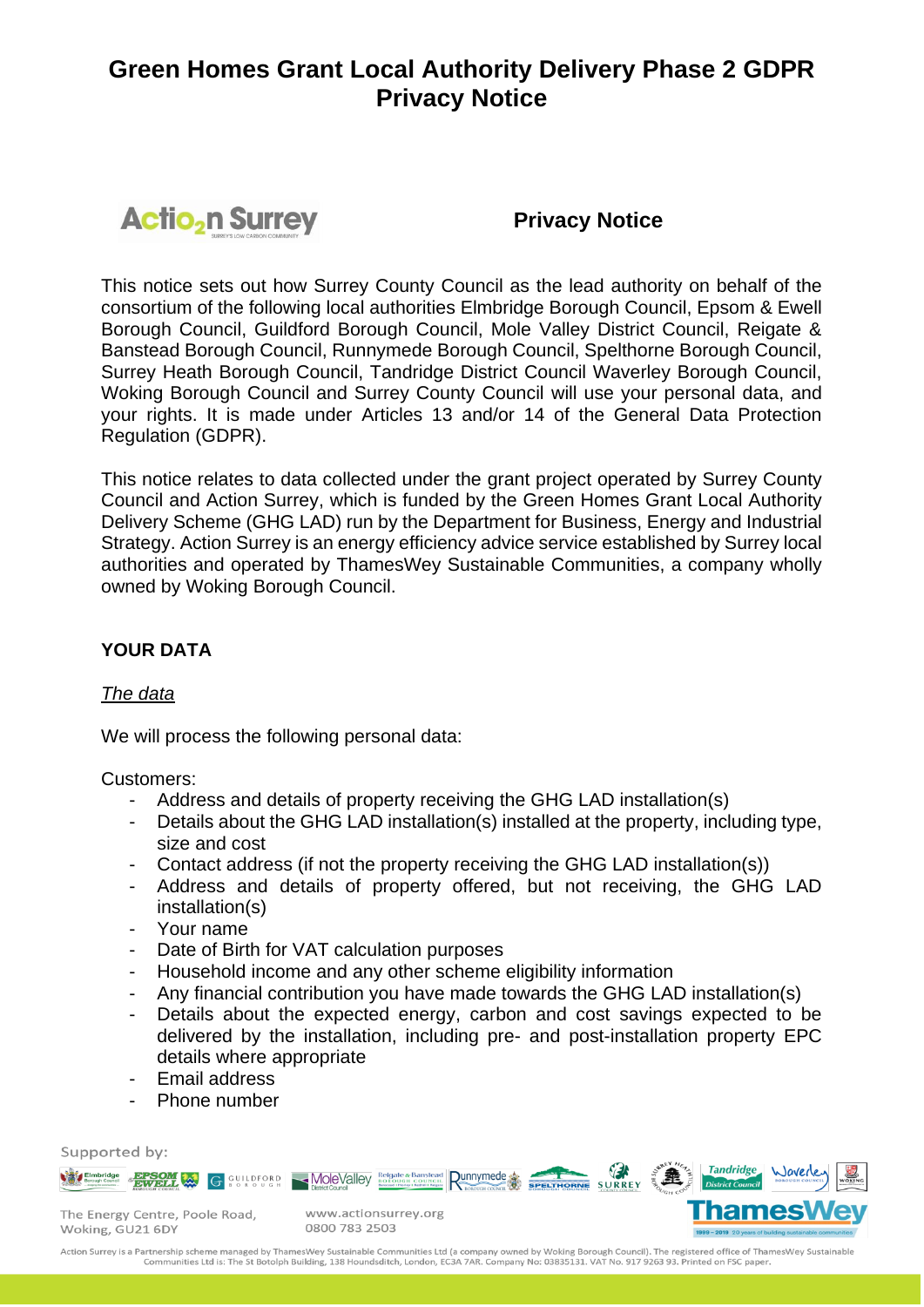Installers:

- Name
- Relevant accreditation and registration information
- Contact address
- Email address
- Phone number
- Details of GHG LAD installations delivered
- Whether directly contracted or sub-contracted to install GHG LAD installations
- The number of employees in the organisation

### *Purpose*

The purpose(s) for which we are processing your personal data is to support the delivery and administration of the grant project.

Delivery and administration of the Scheme may require linking of your data to other datasets held by Surrey County Council or the Department for Business, Energy and Industrial Strategy (BEIS).

BEIS will be conducting an evaluation of the Scheme. This may include you being contacted to take part in further research. Where the research involves processing of personal data in addition to that already collected for delivery of the Scheme, you will be given the opportunity to opt-in to that research at the point of contact.

Your data may also be used for statistical, research and fraud prevention purposes.

### *Legal basis of processing*

The legal basis for processing your personal data is to deliver the grant scheme:

a) **Consent**: You consent to us doing so

(b) **Legal obligation**: It is necessary to comply with a legal obligation placed on us as the data controller

**Public task:** Processing is necessary for the performance of a task carried out in the public interest.

The specific public task is the delivery, administration and evaluation of, as well as statistical, research and fraud prevention purposes relating to, the Scheme, a government funded scheme aiming to raise the energy efficiency of low energy performance homes (those rated at EPC Band D, E, F or G), including off-gas grid homes. Funding is provided to Local Authorities who engage consumers and manage the delivery of installations in homes.

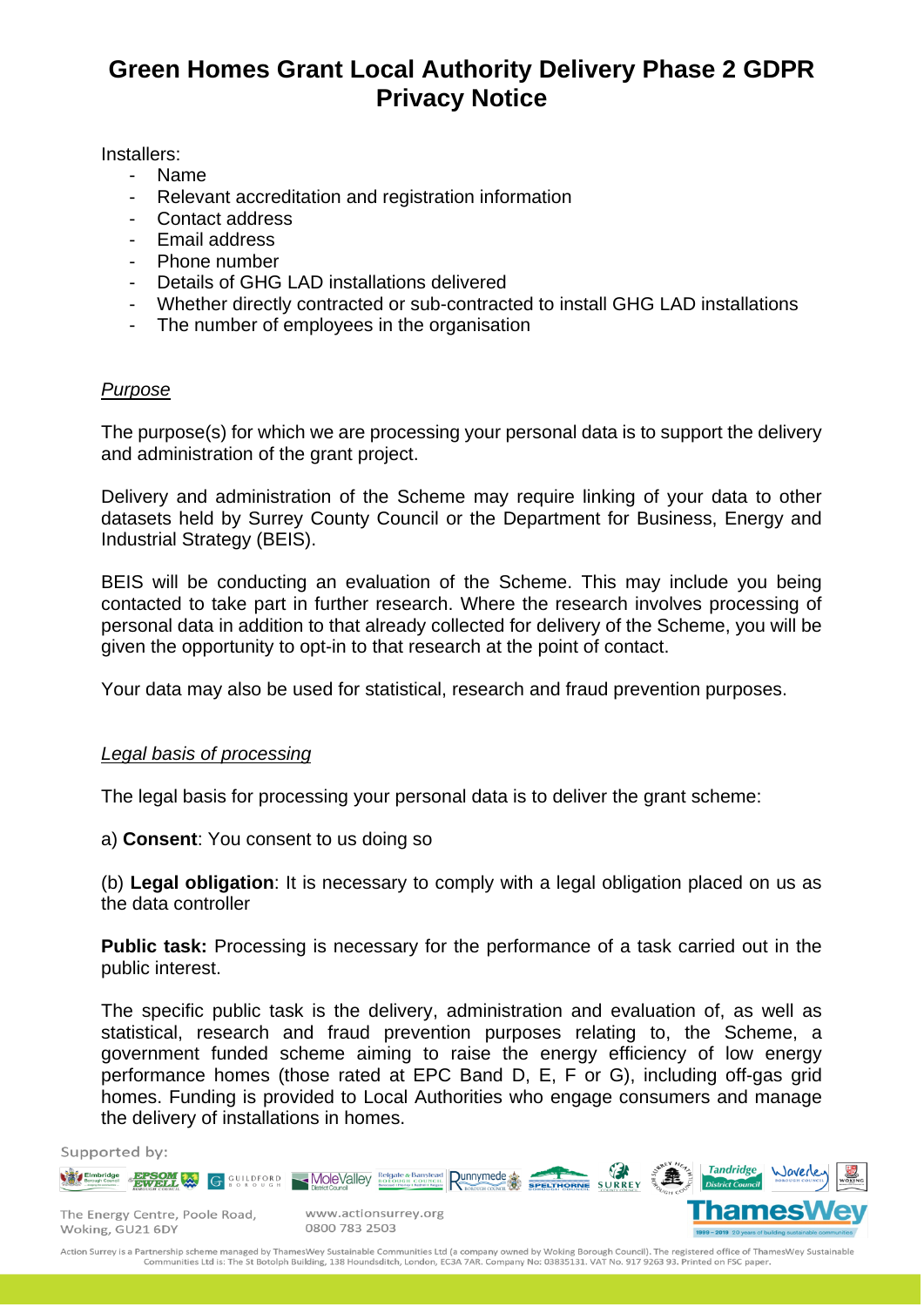**Consent:** Use of your personal data to contact you to take part in further research will be subject to your consent.

# *Recipients*

Your personal data will be shared with:

- Installers on the Action Surrey network of vetted installers who can carry out the works.
- ThamesWey Sustainable Communities as the operator of Action Surrey
- Surrey County Council
- The Department for Business, Energy and Industrial Strategy (BEIS) and its contractors for delivery, administration and evaluation of the scheme, statistical, research and fraud prevention purposes.
- The Cambridgeshire and Peterborough Combined Authority (CPCA)
- Ofgem and delivery partners of central and local government home energy schemes such as the Energy Company Obligation and Renewable Heat Incentive.

Your personal data may also be shared with other Government departments where necessary.

We may share your data if we are required to do so by law, for example by court order or to prevent fraud or other crime.

As your personal data will be stored on our IT infrastructure it will also be shared with our data processors: Zoho Corporation.

Personal data shared with BEIS will be stored on their IT infrastructure and will therefore also be shared with their data processors: Microsoft and Amazon Web Services.

#### *Retention*

Your personal data will be stored securely by us for a maximum period of 25 years following the close of the scheme to align with the normal guarantee period for wall insulation.

Your personal data will be stored securely by BEIS for a maximum period of 25 years following the close of the Scheme. BEIS may choose to store anonymised data beyond this period.

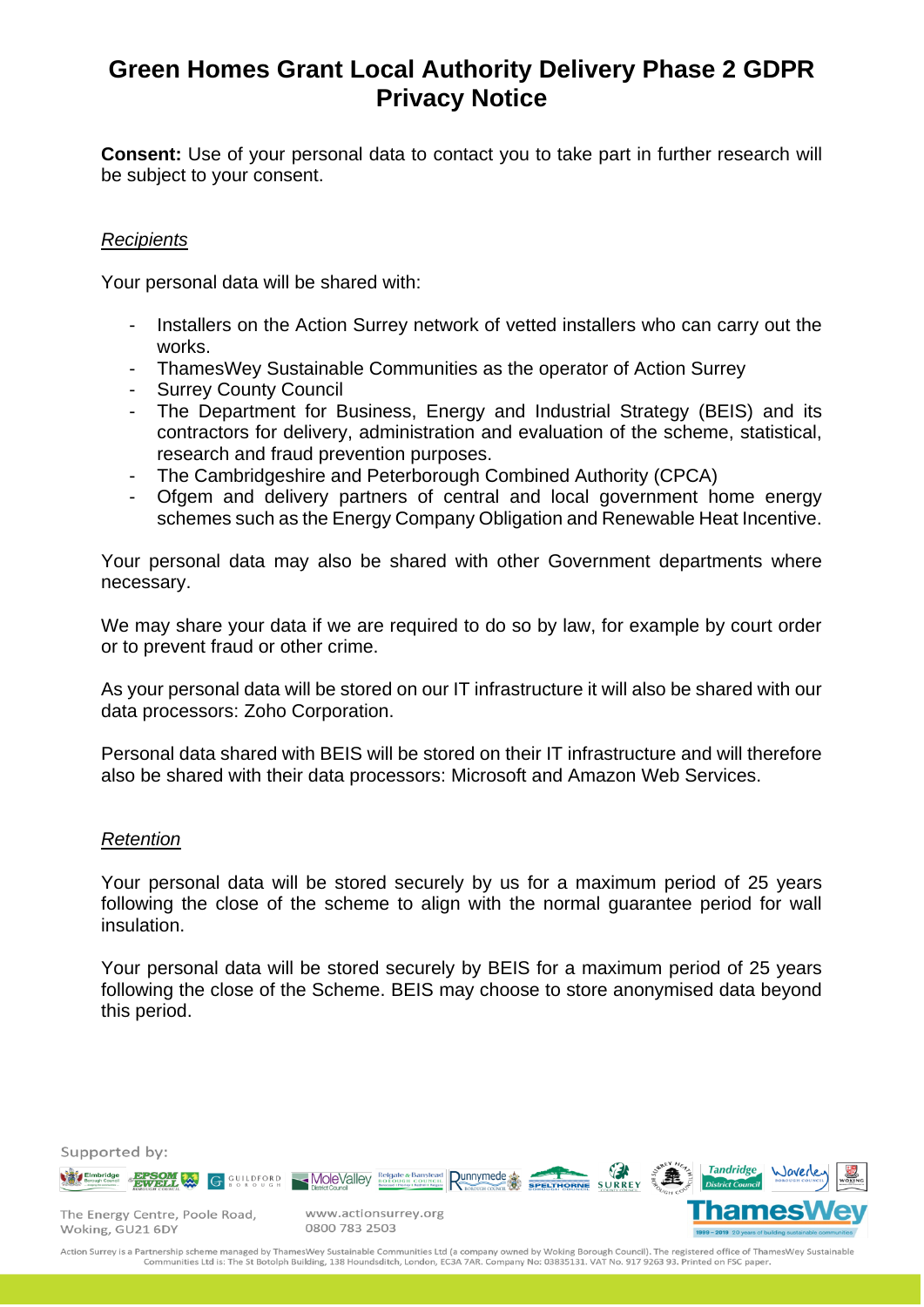# **YOUR RIGHTS**

You have the right to request information about how your personal data are processed, and to request a copy of that personal data.

You have the right to request that any inaccuracies in your personal data are rectified without delay.

You have the right to request that any incomplete personal data are completed, including by means of a supplementary statement.

You have the right to request that your personal data are erased if there is no longer a justification for them to be processed.

You have the right in certain circumstances (for example, where accuracy is contested) to request that the processing of your personal data is restricted.

You have the right to object to the processing of your personal data where it is processed for direct marketing purposes.

You have the right to object to the processing of your personal data.

You have the right to withdraw consent to the processing of your personal data at any time, where processing is based on your consent.

**Where the processing is based on consent, or where it is necessary for the performance of a contract to which the data subject is a party, or in order to take steps at the data subject's request prior to entering into a contract:**

You have the right to request a copy of any personal data you have provided, and for this to be provided in a structured, commonly used and machine-readable format.

### **HOW TO MAKE A REQUEST**

If you wish to make a request associated with any of the rights listed above, contact Action Surrey, Surrey County Council, CPCA, or BEIS, using the contact details at the bottom of this notice.

### **INTERNATIONAL TRANSFERS**

Your personal data will not be processed outside the UK and European Economic Area (EEA), or by an international organisation.

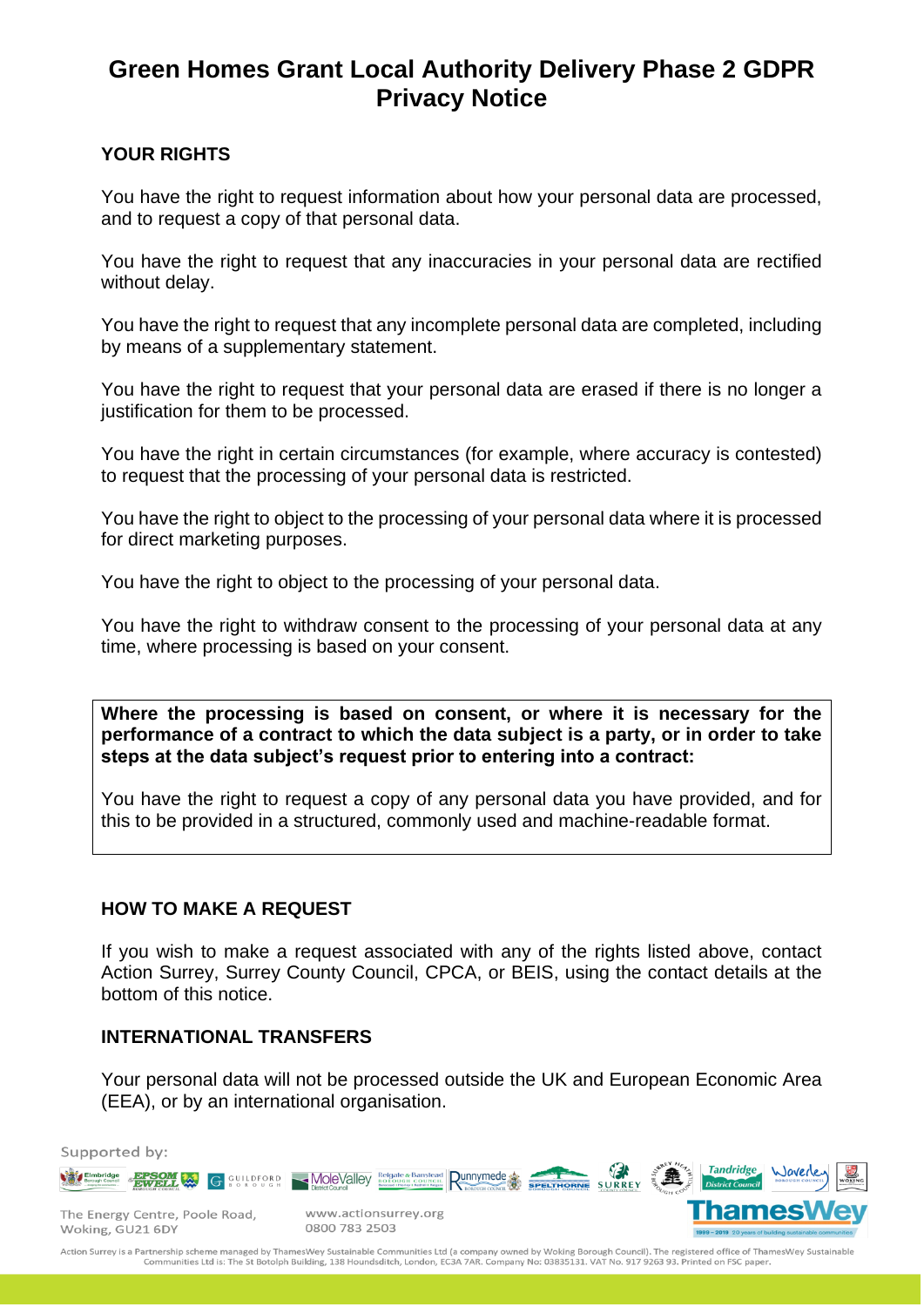As personal data shared with BEIS will be stored on their IT infrastructure, and shared with their data processors (Microsoft and Amazon Web Services), your data may be transferred and stored securely outside the European Economic Area. Where that is the case it will be subject to equivalent legal protection through the use of Model Contract Clauses.

### **CONTACT DETAILS**

The data controllers for your personal data are Action Surrey, Surrey County Council and the Department for Business, Energy and Industrial Strategy (BEIS).

You can contact the Action Surrey Data Protection Officer at:

ThamesWey Group Ltd The Energy Centre Poole Road **Woking** GU21 6DY

Email: gdprregister@thamesweygroup.co.uk

You can contact the Surrey County Council Data Protection Officer at:

Heidi Judd Data Protection Officer Surrey County Council Woodhatch Place 11 Cockshot Hill **Reigate** RH2 8EF

Email: DPO@surreycc.gov.uk

You can contact the CPCA Data Protection Officer at:

CPCA 72 Market Street Ely **Cambridgeshire** CB4 7LS

Email: dpo@cambridgeshirepeterborough-ca.gov.uk

Supported by: